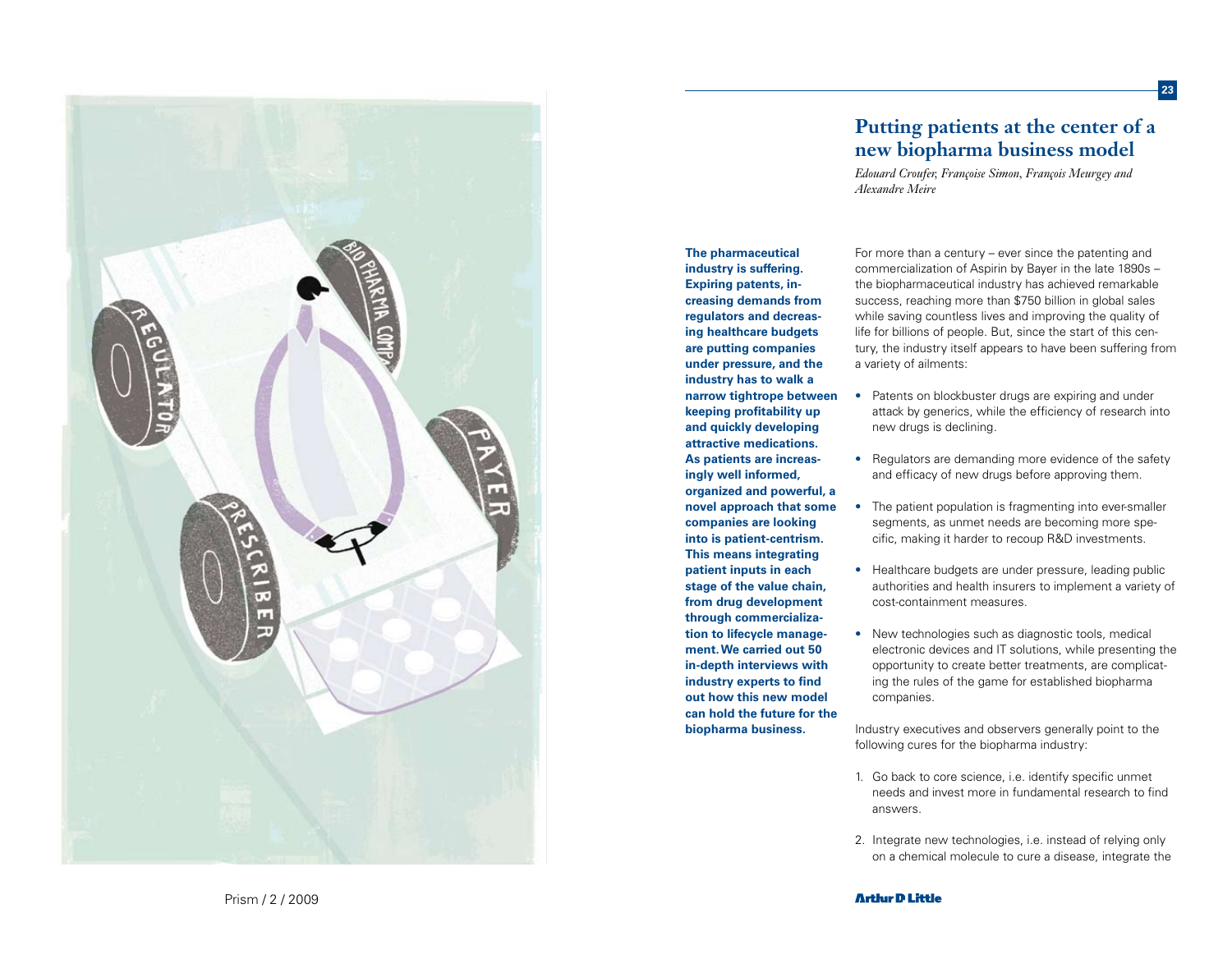drug with other tools such as devices and information systems.

- 3. Establish a true global presence, i.e. build the ability to run a truly worldwide R&D program, and benefit from the higher growth rate of emerging markets such as the so-called BRIC (Brazil, Russia, India, China) countries.
- 4. Engage in worldwide strategic partnerships, in order to complement in-house discovery with academic, biotech and technology innovation, as well as partnering for optimal commercialization.

We wholly agree that these four components are critical for the biopharma industry to thrive in the future (see Table 1). But in this article we will explain why one component – in fact the most important one – is missing: patient centrism, i.e. putting patients at the center of all of a biopharma company's activities along the value chain.



We will explain why patient centrism has become a necessity and how it affects biopharma companies. Then we will demonstrate that a business model based on patient centrism has the potential to create more value for a biopharma company than the traditional model. Finally we will explain how a biopharma company can make patient centrism happen in practice.

In this article we use the term "biopharmaceutical" to refer to the combination of the classical pharmaceutical and biotechnology industries, as these are increasingly converging into one.

## **The necessity of patient centrism**

Biopharma companies have historically focused on prescribers (i.e. physicians) and regulators rather than on their key customers, i.e. patients. Today patients are emerging as the central node in healthcare transactions. Four forces are pushing inexorably in that direction (see Table 2):

- The prescriber is expected to inform patients better and is keen on avoiding claims of malpractice.
- The regulator is involving patients more extensively in the risk/benefit assessment of new cures.
- The payer is putting more emphasis on health economics when deciding on reimbursement policy.
- The biopharma company is searching for a new business model that reflects these trends.

*Biopharma companies have historically focused on prescribers (i.e. physicians) and regulators rather than on their key customers, i.e. patients. Today patients are emerging as the central node in healthcare transactions.*

At the same time patients in the developed world are taking a much more active role when it comes to healthcare. They have become much better informed and hence more powerful. They are also increasingly aware that they are not only disease sufferers or caregivers (as patients' relatives), but that they are also voters and taxpayers. Healthcare has become a key political and electoral issue in many modern democracies.

This new patient power takes many forms. For example, there are two patient representatives on the board of directors of the EMEA (European Medicines Agency). The EMEA and the FDA (the US Food and Drug Administration) systematically invite patient advocates – and not always biopharma companies – to regulatory advisory committees. Patient organizations have played a critical role in the reevaluation – and the ultimate approval – of the risk/benefit of drugs such as the multiple sclerosis drug Tysabri. And the British NHS has been forced to bend to patient lobby-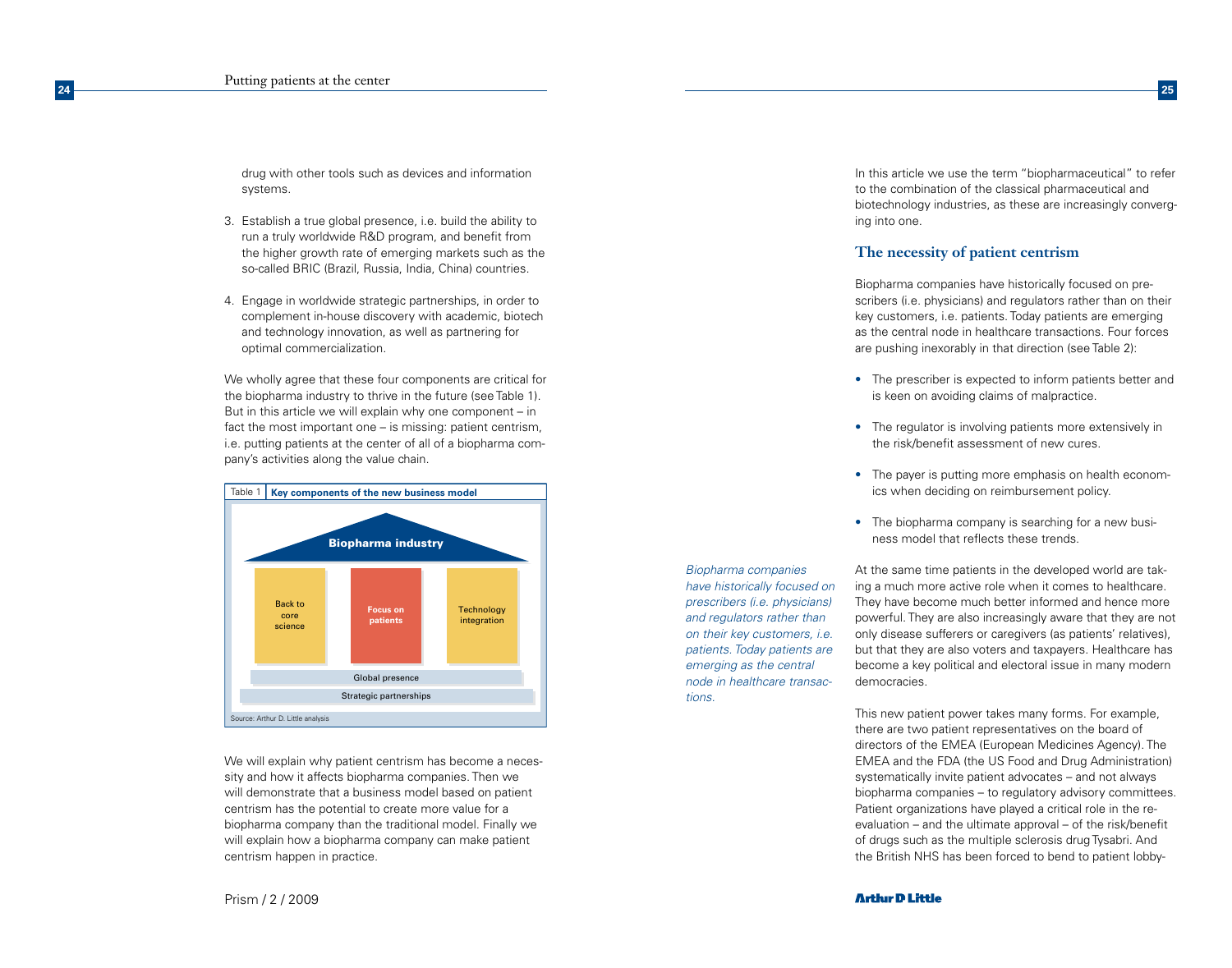

ing in decisions on the reimbursement of drugs for multiple sclerosis and Alzheimer's, as well as novel antipsychotics and oncology drugs.

## **The implications of patient centrism for biopharma companies**

A number of biopharma companies have repeatedly achieved market leadership by focusing on satisfying patient needs better than their competitors, or by exquisitely understanding the disease experience of their patients and harnessing it to deliver superior value in a treatment solution. The boxed text provides some successful examples of such patient centrism at work.

**1. Joint drug development and testing with patients**

Lilly was the true innovator in the insulin market, launching the first human insulin (Humulin 1983) and the first insulin analog (Humalog 1996). But Novo Nordisk has systematically been ahead of Lilly in developing innovative delivery devices. It developed and tested these with patients in order to make their experience more convenient, more discreet and less painful. For example, it launched the first insulin pen, the first pre-filled syringe and the first pre-filled disposable pen as well as a range of the shortest, thinnest and sharpest syringe needles. While having no measurable advantage in terms of product efficacy or safety, Novo Nordisk succeeded in taking over leadership in the global insulin market, and a 42 % market share in the US, Lilly's home territory.

## **2. Harnessing patient activism**

Novartis Oncology harnessed patient activism very early in the clinical development of Gleevec, a drug treating a form of leukemia known as CML. As highly positive results for early clinical trials were announced, a global patient community was formed which helped drive US FDA approval in record time (72 days). Approval in the EU and Japan followed very quickly. In addition to close patient links during clinical trials, Novartis initiated an innovative pricing strategy that extended exceptionally broad discounts to uninsured patients. By 2008, the drug was Novartis's second-largest brand, with \$3.67 billion in worldwide sales and growth of 20 % over 2007. The programme gave Novartis a competitive advantage as an innovator and social leader, building significant corporate equity for Novartis Oncology and facilitating future launches. (Source: F. Simon, "Gleevec: Success by Design in Oncology", Columbia Business School case, 2009).

#### **3. Understanding patients' experience of a disease**

Genzyme has been a pioneer in orphan diseases, i.e. diseases with a small population, which may be as low as 1,000 patients worldwide. By focusing on these, it has developed a unique understanding of patients' experience of a disease. Its competitive advantage includes knowing how to find patients (through its sub-specialist network)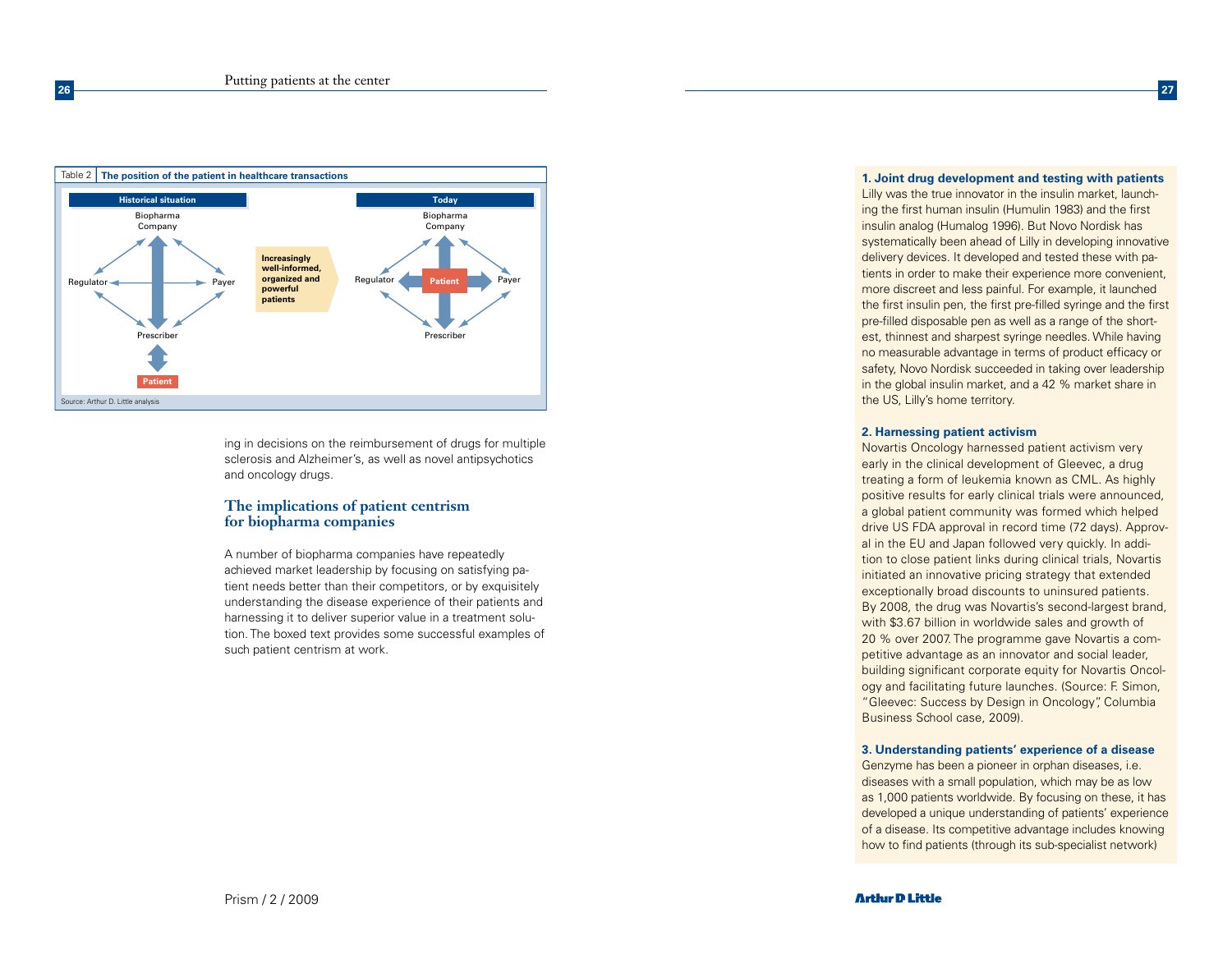and reduce trial recruitment time significantly, sharing their experience through close links with families, helping form as sociations through patient and caregiver leaders, and providing deep clinical and reimbursement support. For its flagship brand Cerezyme, used in the treatment of Gaucher disease, a high price is generally accepted by payers due to its small target population of about 5,000 patients worldwide, but also due to Genzyme's expert reimbursement assistance. (Source: F. Simon and P. Kotler, "Building Global Brands: Tak ing Biotechnology to Market", Free Press, 2003).

## **4. Leveraging patient insights for drug commercialization**

UCB has invested heavily in patient understanding for its anti-epileptic drug Keppra, for example by developing its promotional campaigns with the help of patient advocacy groups or training "disease champions" in the US and Europe to encourage other patients to optimize their current (often suboptimal) treatment. UCB also ensured that it launched Cimzia in the very competitive rheumatoid arthritis marketplace with a prefilled, self-injection device carrying the Arthritis Foundation™ Ease-of-Use Commendation, allowing it to better compete with Humira and Enbrel.

#### **5. Using patient convenience to extend drug lifecycle**

Amgen's Neupogen is a drug used to fight neutropenia (white blood cell deficiency) in patients undergoing che motherapy. When Neupogen was nearing the end of its lifecycle, Amgen launched a successor called Neulasta. In order to protect its Neupogen franchise, Amgen succeeded in positioning Neulasta as more than a lifecycle management move. It did so thanks in large part to highly media-driven cancer support programmes such as "Stand Up to Cancer", "Breakaway from Cancer" or "By My Side". Also, the "Voices of Experience" partnership with the non-profit organization Cancer Hope Network has successfully matched cancer patients with cancer survivors. Neulasta's positioning was strongly patient-relevant since it focused on convenience: Neulasta required only one injection per chemotherapy cycle compared with 10 or 11 for Neupogen. Between 2002 and 2004, Amgen's anti-neutropenia portfolio sales grew from \$1.8 to \$2.9 billion as a result of creative franchise manage ment and successful patient conversion to the new drug.

From these examples, and from the 50 in-depth executive and expert interviews we conducted in the US and Europe in the year to July 2009, we can distill a number of best practices in patient centrism.

Most biopharma companies have typically involved patients in new drug development at a late stage, usually just be fore and after launch. The approach we propose is radically different: it puts patient insights and input at the core of every strategic decision by the biopharma company, and they form the basis of each step in the development and marketing of every new treatment. By integrating patient inputs in each stage of the value chain, biopharma compa nies are in a much better position to tailor product design, product pricing and market communications to end-user requirements.

Let's have a more detailed look at these stages of the value chain.

### **Drug development**

*By integrating patient inputs in each stage of the value chain, biopharma compa nies are in a much better position to tailor product design, product pricing and market communications to end-user requirements.* 

Patient centrism can be the integrator of a truly new approach to drug development. Deep insights among patients into the symptoms of their disease and its impact on their physical and social functioning will lead to more focused research. Attention will shift from the general pathophysi ology of the disease to improving the most debilitating symptoms and the patient's quality of life. Development of new treatments with the close cooperation of patients can make the process more efficient.

In practice a biopharma company could consider the following steps:

- Identify key opinion leaders among patients (via the subspecialist network) and conduct ethnographic studies with direct patient observation to discover unmet needs and the patient's experience of the disease.
- Consult patient associations to determine the economic requirements for the treatment (comparator drug, as sessment of costs vs. benefits for the new therapy and its competitors).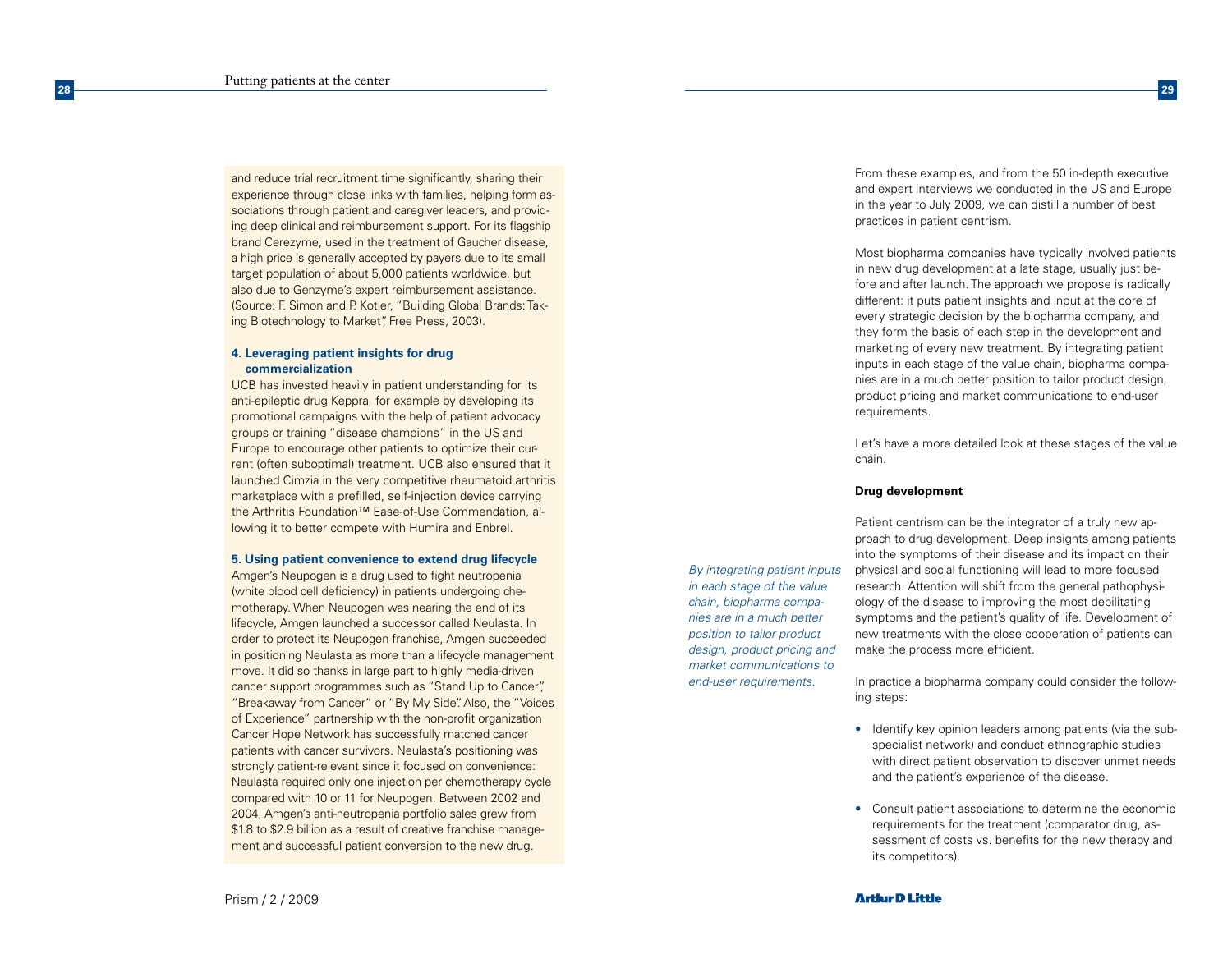- Integrate drug, diagnostics and delivery systems to optimize drug utilization and patient compliance with the prescribed therapy.
- Involve patient associations in trial recruitment and design, including patient-relevant endpoints (i.e. the measures used to evaluate the effect of the treatment) such as quality of life.
- Help form patient associations via unrestricted grants (especially for orphan diseases).

### **Registration and market access**

Patient centrism is key to ensuring rapid market authorization through effective patient support during registration and label negotiations, and leveraging patient power in the increasingly challenging process of pricing and reimbursement.

In practice a biopharma company should consider the following actions:

- Work with advocacy groups on pricing approaches, and develop value strategies based on price-sensitivity research with physicians, patients and payers.
- *Patient centrism is key to ensuring rapid market authorization through effective patient support during registration and label negotiations, and leveraging patient power in the increasingly challenging process of pricing and reimbursement.*

**30**

- Set up drug utilization programs (e.g., through diagnostics that ensure that the therapy goes to the right patients, and through distribution by speciality pharmacies that provide physician and nurse clinical support).
- Develop global patient access programs (e.g., distribute therapies at a discount or free of charge to uninsured patients).
- Collaborate with patients and payers to identify relevant patient-driven outcomes and demonstrate the economic value of a treatment, and establish creative risk-sharing and pay-for-performance arrangements.

Prism / 2 / 2009

## **Commercialization**

Close pre-launch links with patients can greatly optimize a product introduction by increasing disease awareness, enhancing screening and thus accelerating sales uptake.

Best-practice actions at this stage of the value chain include:

- Conducting ethnographic research on patient experience (this is sometimes called "insight mining"), and using the results as a key component of the brand plan.
- Collaborating with medical and patient associations to develop screening, disease awareness and education programs, including tools to improve physician/patient communications.

*Building patient loyalty for a therapy ensures that the entire franchise (related therapies, successor molecules, multiple indications and formulations) survives beyond patent expiry.*

• Identifying and training "patient ambassadors", and establishing patient advisory boards for each disease.

- Involving patient representatives in the design of all consumer and healthcare professional communications materials.
- Offering support to patients in reimbursement procedures.

## **Lifecycle management**

All value-chain action steps must be supported by a lifecycle management strategy involving patients from the earliest stages of drug development. Building patient loyalty for a therapy ensures that the entire franchise (related therapies, successor molecules, multiple indications and formulations) survives beyond patent expiry.

In practice the most relevant actions in this field are:

- Start lifecycle management early in development with patient-relevant trial endpoints.
- Plan early for successor molecules, multiple formulations and indications.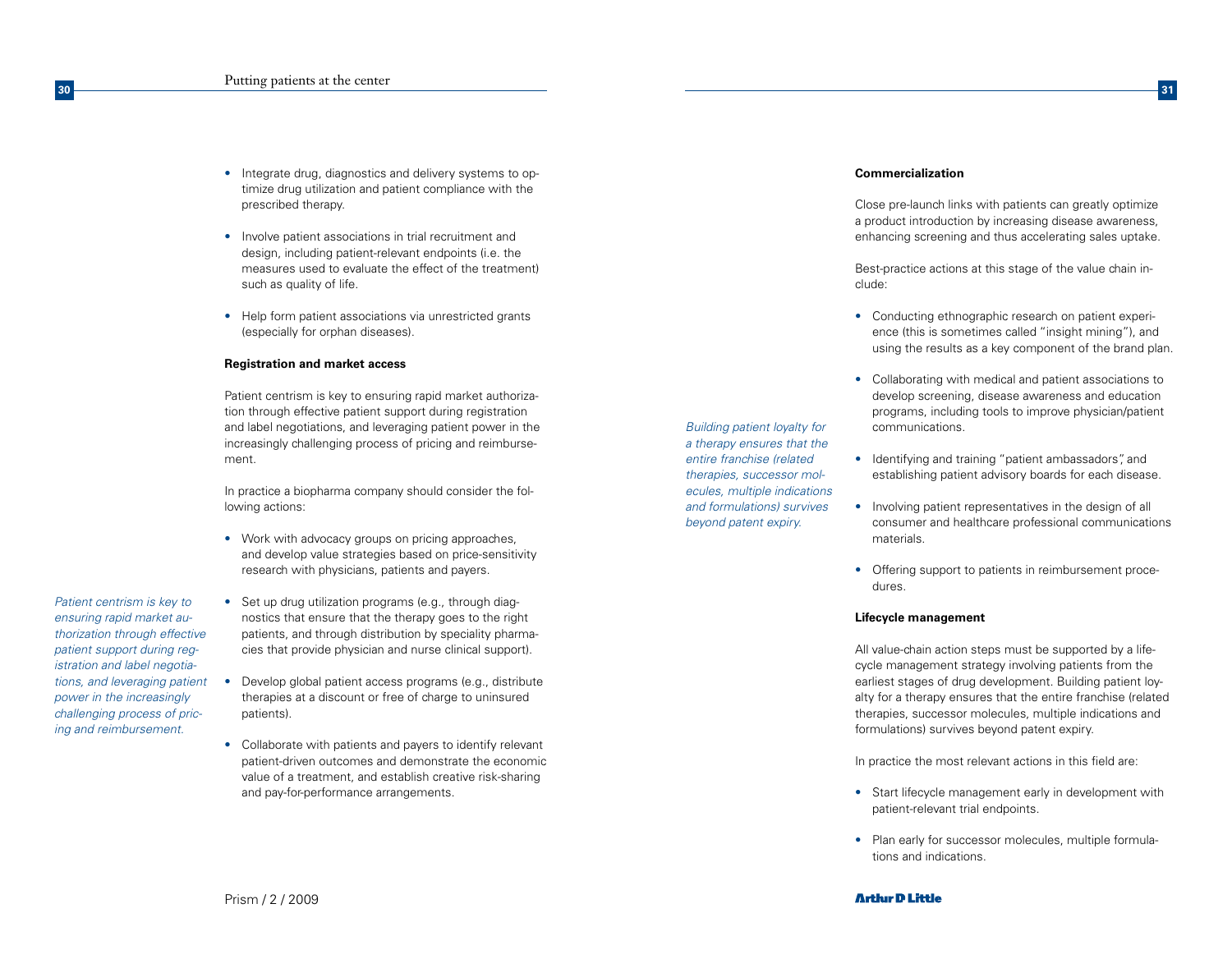• Develop "total care" solutions including innovative technologies such as online patient communities and support and a compliance program in collaboration with physicians and pharmacies.

Many of the above-mentioned steps involve close interaction between patient associations and biopharma companies. It is up to both parties to find the correct balance between preserving the impartiality of patient advocacy groups on the one hand and developing a listening capacity for the needs of these patients on the other hand. As the Gleevec example has shown, constructive interaction can have a dramatic impact on drug acceptance by both the market and regulatory authorities.

### **The business case for patient centrism**

So far we have demonstrated that patient centrism can lead to better treatments and faster drug development and commercialization. But how do these optimizations translate into value creation for biopharma companies?

The business case below demonstrates that patient centrism is a powerful model for reaching sustainable profitability in the industry, even with drugs targeting smaller markets. The simulation compares the financial results of a "traditionally developed" drug with those of a "patient-centric" drug, both in the current environment. Even assuming the traditional drug is a blockbuster, with peak sales of \$1.2 billion while the patient-centric drug reaches peak sales of only \$500 million, the internal rate of return is the same for the two, namely 13.5 %, based on the distribution of cash flows over the lifecycle (see Table 3).

The patient-centric drug remarkably achieves the same profitability as the blockbuster drug for several reasons:

- **Shorter R&D** timelines thanks to factors including better mobilization of patients and accelerated trial recruitment, and despite slowing factors such as regulatory scrutiny and biomanufacturing complexity.
- **Lower R&D** investment thanks to an R&D process that is optimized in terms of timing and costs.
- **Faster regulatory undertakings** thanks to the wellproven economic value of the new drug, patient support and better defined pricing strategies.
- **Faster sales uptake** thanks to the superior effectiveness of the drug, the strong relationships already developed with patients, patient advocacy groups and physicians, more convincing promotional material and help in reimbursement procedures.
- **Same (or better) product margin** thanks to more efficient marketing and sales efforts and a higher price (given the higher relative value of the drug), even though some costs may be higher (e.g. extensive market research).



## **Making patient centrism happen**

There are three key requirements for a biopharma company to make patient centrism happen in practice: it must re-organize for outward focus, strengthen its network of alliances and convince all stakeholders of the benefits of patient centrism.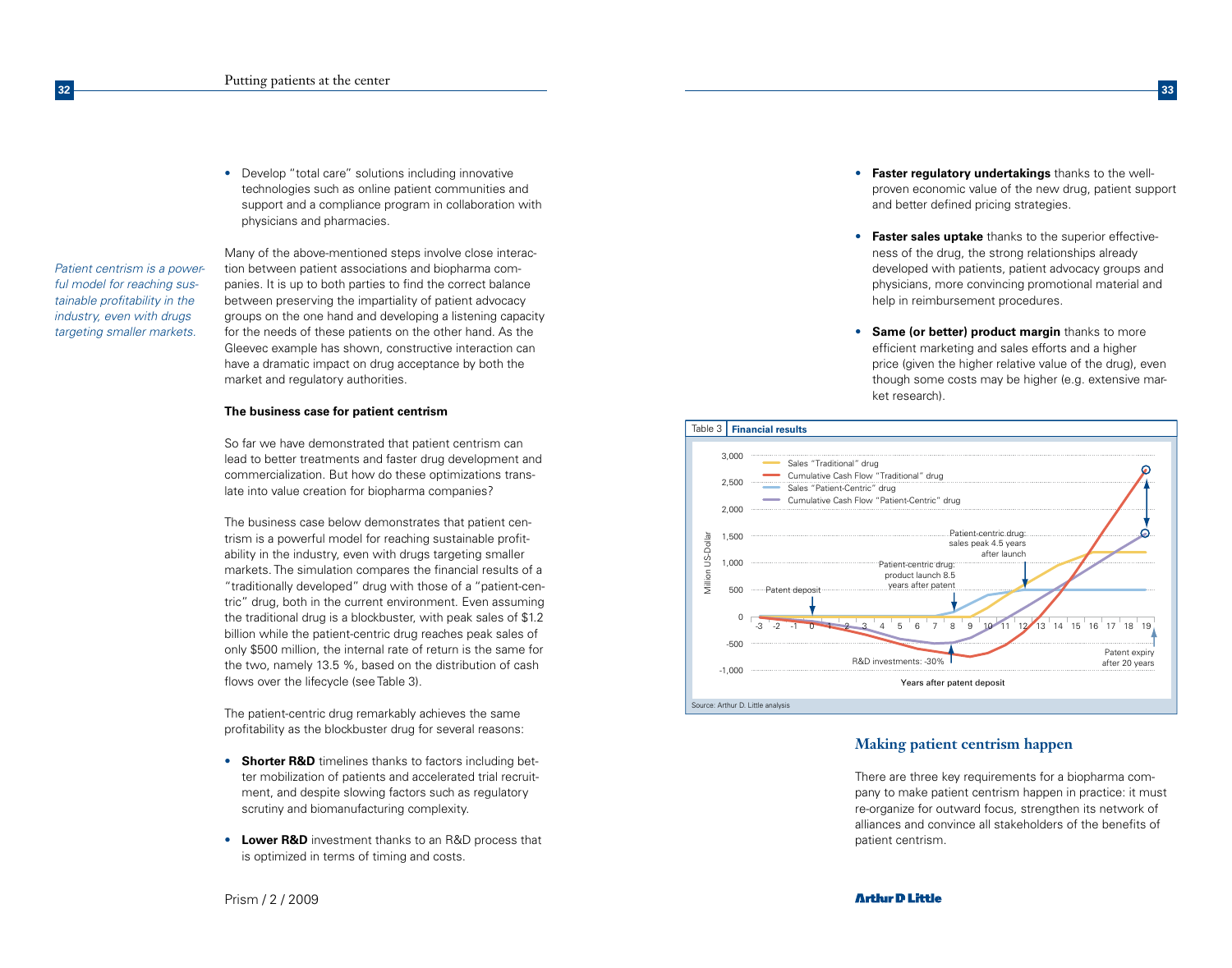#### **Get organized for outward focus**

Patient centrism requires a particularly outward-focused company culture, which is rather atypical of most biopharma companies. Traditionally their culture has been shaped by the different sciences needed to create a new drug and by the corresponding silos into which they are naturally organized. To create a patient-centric culture, a biopharma company should establish the right incentives at every level of the organization and modify the internal structure so that patient inputs can be brought in.

*To create a patient-centric culture, a biopharma company should establish the right incentives at every level of the organization and modify the internal structure so that patient inputs can be brought in.*

**34**

A variety of simple measures have proven effective in this regard, such as involving patients in every management meeting of the company; giving concrete incentives to employees to participate in patient advocacy; creating a "patient chair" in each meeting room, where one of the attendees to every meeting will take on the role of the patient, thinking and acting as the final user of the biopharma company's products and services; and creating patient-driven programs such as a prize for the best patient advocacy initiative. Other measures that embed patient centrism more structurally are the inclusion of patient-centric objectives in the appraisal system of every employee involved in product creation and commercialization; installing a permanent (non-disease specific) patient advisory board; and nominating a patient representative on the company's board of directors.

Last but not least, to demonstrate its commitment to the concept, a biopharma company needs to make a top management member responsible for patient centrism. With the proper authority, patient presence – real or virtual – across the product lifecycle will be strengthened. This also ensures that the most advanced technologies are used for the patient's disease treatment. In a process-minded industry such as biopharma, this high-level executive is the gatekeeper of a renewed drug discovery and development process, now managed with and for the patient.

#### **Strengthen the network of alliances**

Patient centrism also implies even greater attention to development speed than is the case today. The market will

*Possibly the biggest challenge for biopharma companies willing to embrace patient centrism will be to reset their relationships with patients and prescribers.*

reward the ability to rapidly convert an unmet patient need into an effective treatment. Partnerships and alliances will be necessary to leverage know-how and get faster access to complementary skills or integrated technologies. The biopharma company should see itself as the federator in a web of stakeholders, including academic centers, biotech companies, patient advocacy groups and technology suppliers, focused on delivering an integrated treatment solution. This requires developing a unique capability to manage complex alliances effectively.

## **Convince all stakeholders of the benefits of patient centrism**

Possibly the biggest challenge for biopharma companies willing to embrace patient centrism will be to reset their relationships with two of their key customer groups.

First, biopharma companies should establish a framework enabling patient advocacy groups and individual patients and caregivers to embrace this shift from a passive enduser role to a co-developer role, and gain their commitment to do so. There are numerous and intricate constraints to consider, such as data protection and privacy, regulations on non-promotional communication to patients, transparency and management of possible conflicts of interest.

Second, biopharma companies should involve the industry's historical primary customer, i.e. the prescribers, in this new relationship with patients so that they see it as a viable strategy to improve treatment collaboratively, rather than a gimmick to circumvent them. This requires a profound change in the way the industry has traditionally approached these customers, shifting from secretive, internally focused product development and commercialization to a transparent, cooperative and externally focused business model.

## **Insights for the executive**

The biopharma industry has a distinguished record of life-saving innovations. But today it is beset by a range of challenges – scientific, regulatory, commercial and financial. The task of the biopharma industry is to rethink its